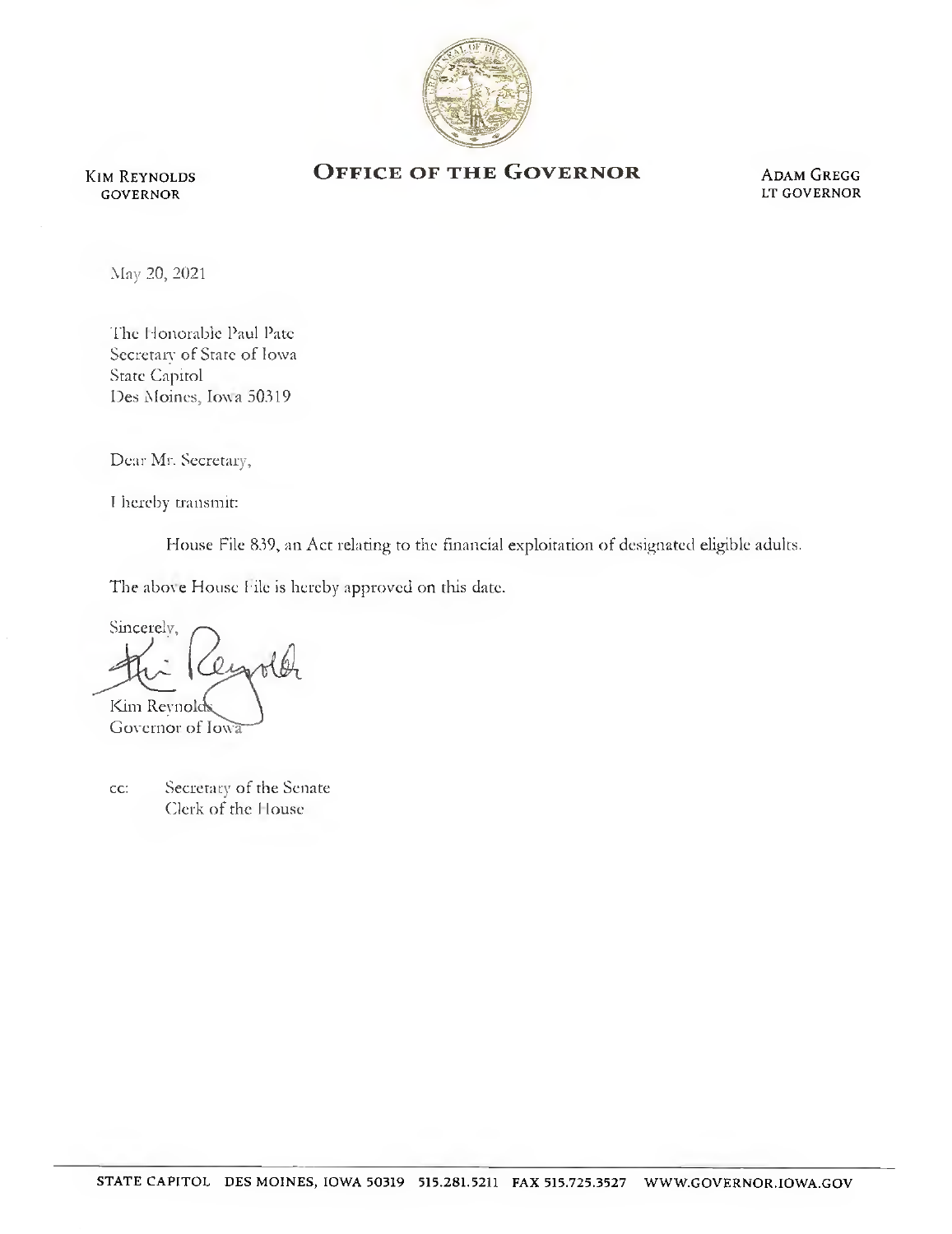

House File 839

## AN ACT

RELATING TO THE FINANCIAL EXPLOITATION OF DESIGNATED ELIGIBLE ADULTS.

BE IT ENACTED BY THE GENERAL ASSEMBLY OF THE STATE OF IOWA:

Section 1. Section 502.607, subsection 2, Code 2021, is amended by adding the following new paragraph:

NEW PARAGRAPH.  $g$ . A record obtained by the administrator or by law enforcement under section 502.809.

Sec. 2. Section 502.607, subsection 3, Code 2021, is amended to read as follows:

3. Administrator discretion to disclose. If disclosure is for the purpose of a civil, administrative, or criminal investigation, action, or proceeding or to a person specified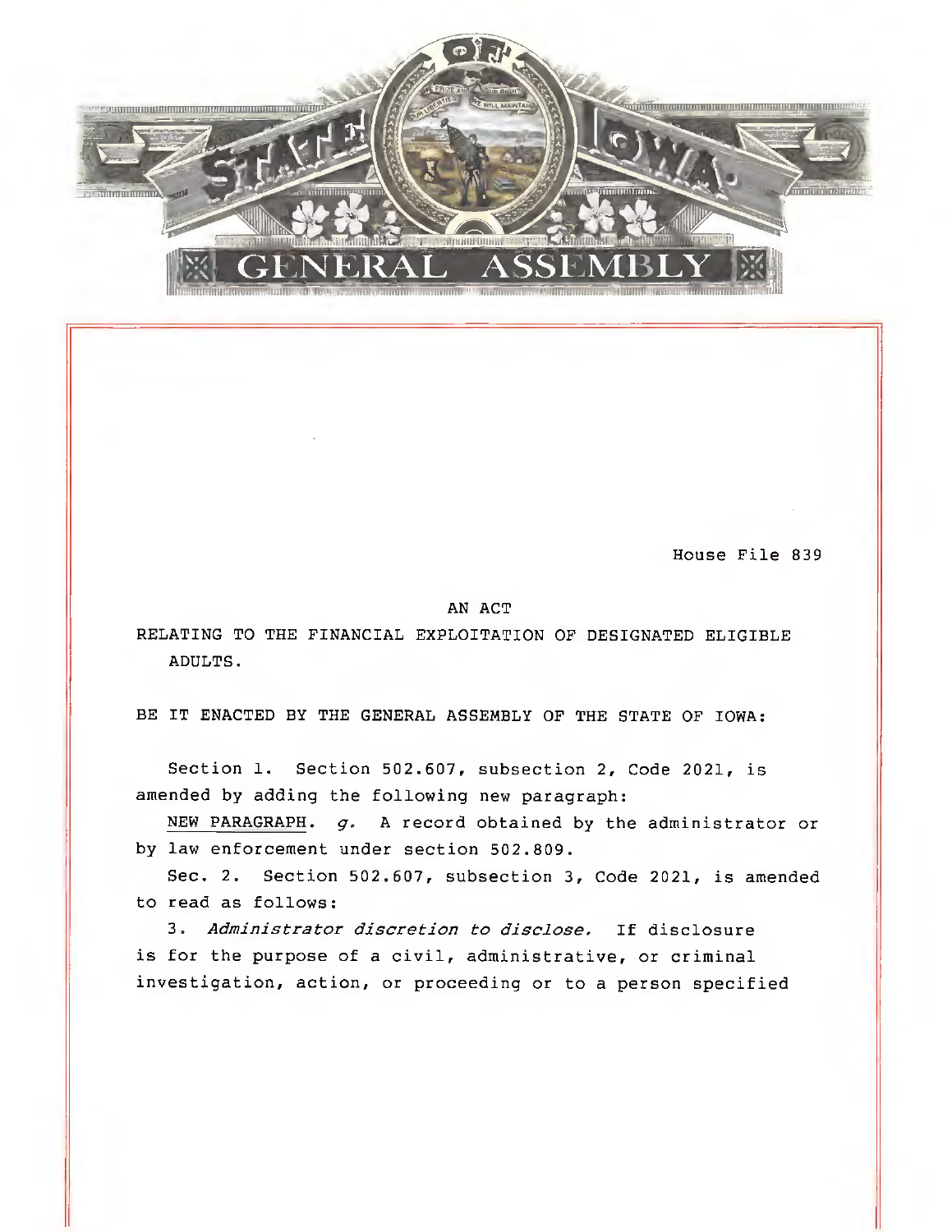in section 502.608, subsection 1, the administrator may disclose a record obtained in connection with an audit or inspection under section 502.411, subsection 4, or a record obtained in connection with an investigation under section 502.602 or section 502.809.

Sec. 3. NEW SECTION. 502.801 Definitions.

For purposes of this article, unless the context otherwise requires:

1. "Eligible adult" means any of the following:

a, A person sixty-five years of age or older.

b. A dependent adult as defined in section 235B.2.

2. "Financial exploitation" means any act or omission taken by a person to wrongfully and knowingly deprive an eligible adult of money, assets, or property, or to obtain control over or otherwise use, convert, or divert the benefits, property, resources, or assets of the eligible adult by intimidation, deception, coercion, fraud, extortion, or undue influence.

3. "Permissible third party" means any of the following:

a, A person the eligible adult previously designated to receive the notification described in section 502.804.

b, A person otherwise permitted to receive the notification described in section 502.804 by any state or federal law or any rule issued by the financial industry regulatory authority.

4. "Qualified individual" means any of the following:

a. An agent who has received training pursuant to section 502.808.

b. An investment adviser representative who has received training pursuant to section 502.808.

 $c.$  A person who has received training pursuant to section 502.808 and who serves in a supervisory, compliance, senior investor protection, or legal capacity for any of the following:

(1) A broker-dealer.

(2) An investment adviser.

Sec. 4. NEW SECTION. 502.802 Notification to administrator.

If a broker-dealer, investment adviser, or qualified individual reasonably believes financial exploitation of an eligible adult has occurred, has been attempted, or is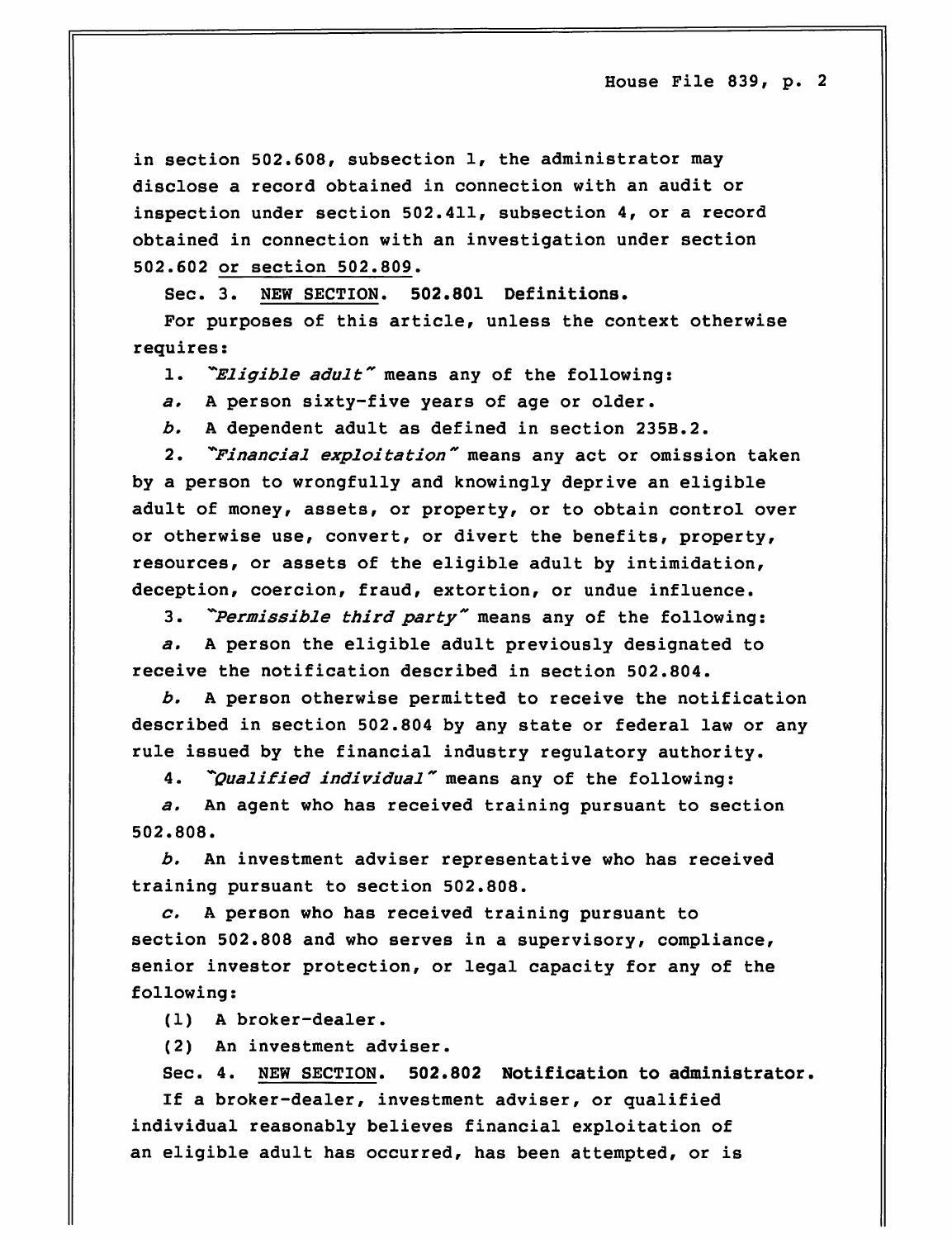being attempted, the broker-dealer, investment adviser, or qualified individual may promptly notify the administrator. The administrator may adopt rules regarding the form and manner of the notification under this section.

Sec. 5. NEW SECTION. 502.803 Notification to administrator — immunity.

A broker-dealer, investment adviser, or qualified individual who, acting reasonably and in good faith, makes a disclosure of information to the administrator pursuant to this article shall be immune from administrative or civil liability that might otherwise arise from such disclosure or for any failure to notify the eligible adult of the disclosure. Other than matters related to the reporting of the financial exploitation of an eligible adult pursuant to this section, this section shall not abrogate or modify any existing statutory or common law privileges or immunities.

Sec. 6. NEW SECTION. 502.804 Notification to permissible third party.

1. If a broker-dealer, investment adviser, or qualified individual reasonably believes financial exploitation of an eligible adult has occurred, has been attempted, or is being attempted, the broker-dealer, investment adviser, or qualified individual may notify a permissible third party. The administrator may adopt rules regarding the form and manner of the notification under this section.

2. Broker-dealers, investment advisers, and qualified individuals shall not notify a permissible third party the broker-dealer, investment adviser, or qualified individual reasonably suspects of financial exploitation or other abuse of the eligible adult.

Sec. 7. NEW SECTION. 502.805 Notification to permissible third party — immunity.

A broker-dealer, investment adviser, or qualified individual who, acting reasonably and in good faith, complies with section 502.804 shall be immune from any administrative or civil liability that might otherwise arise from such disclosure.

Sec. 8. NEW SECTION. 502.806 Disbursements or transactions — delay.

1. If a broker-dealer, investment adviser, or qualified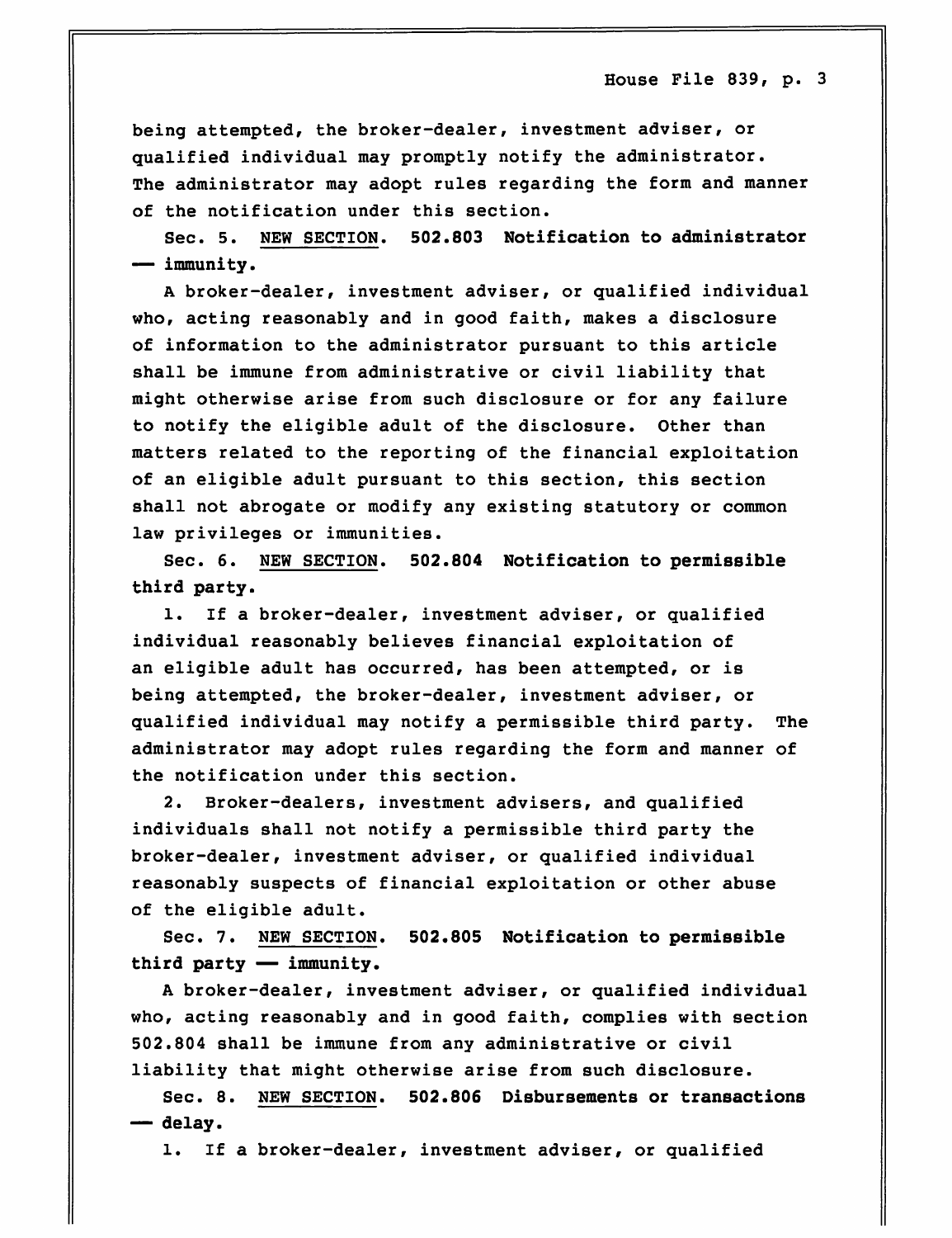individual reasonably believes a disbursement or transaction will likely result in or contribute to the financial exploitation of an eligible adult, the broker-dealer, investment adviser, or qualified individual shall initiate an internal review of the requested disbursement or transaction.

2. A broker-dealer or investment adviser may delay a disbursement or transaction from an eligible adult's account or an account on which an eligible adult is a beneficiary if all of the following apply:

a. The broker-dealer, investment adviser, or qualified individual reasonably believes, after initiating the internal review referenced in subsection 1, that the requested disbursement or transaction will likely result in or contribute to the financial exploitation of an eligible adult.

b. Immediately, but in no event more than two business days after the disbursement or transaction is delayed, the broker-dealer or investment adviser provides written notification of the delay and the reason for the delay to all persons authorized to transact business on the account. Broker-dealers, investment advisers, and qualified individuals shall not notify a person authorized to transact business on the account if the broker-dealer, investment adviser, or qualified individual reasonably believes the person has committed financial exploitation, attempted financial exploitation, or other abuse of the eligible adult.

 $c.$  Immediately, but in no event more than two business days after the disbursement or transaction is delayed, the broker-dealer or investment adviser notifies the administrator of the delay and provides to the administrator the reason for the delay, including the results of the internal review referenced in subsection 1.

 $d.$  The broker-dealer or investment adviser continues the internal review of the suspected or attempted financial exploitation of the eligible adult, as necessary, and provides the administrator with updates upon request.

3. Any delay of a disbursement or transaction authorized by this section will expire upon the first to occur of any of the following:

a, A determination by the broker-dealer or investment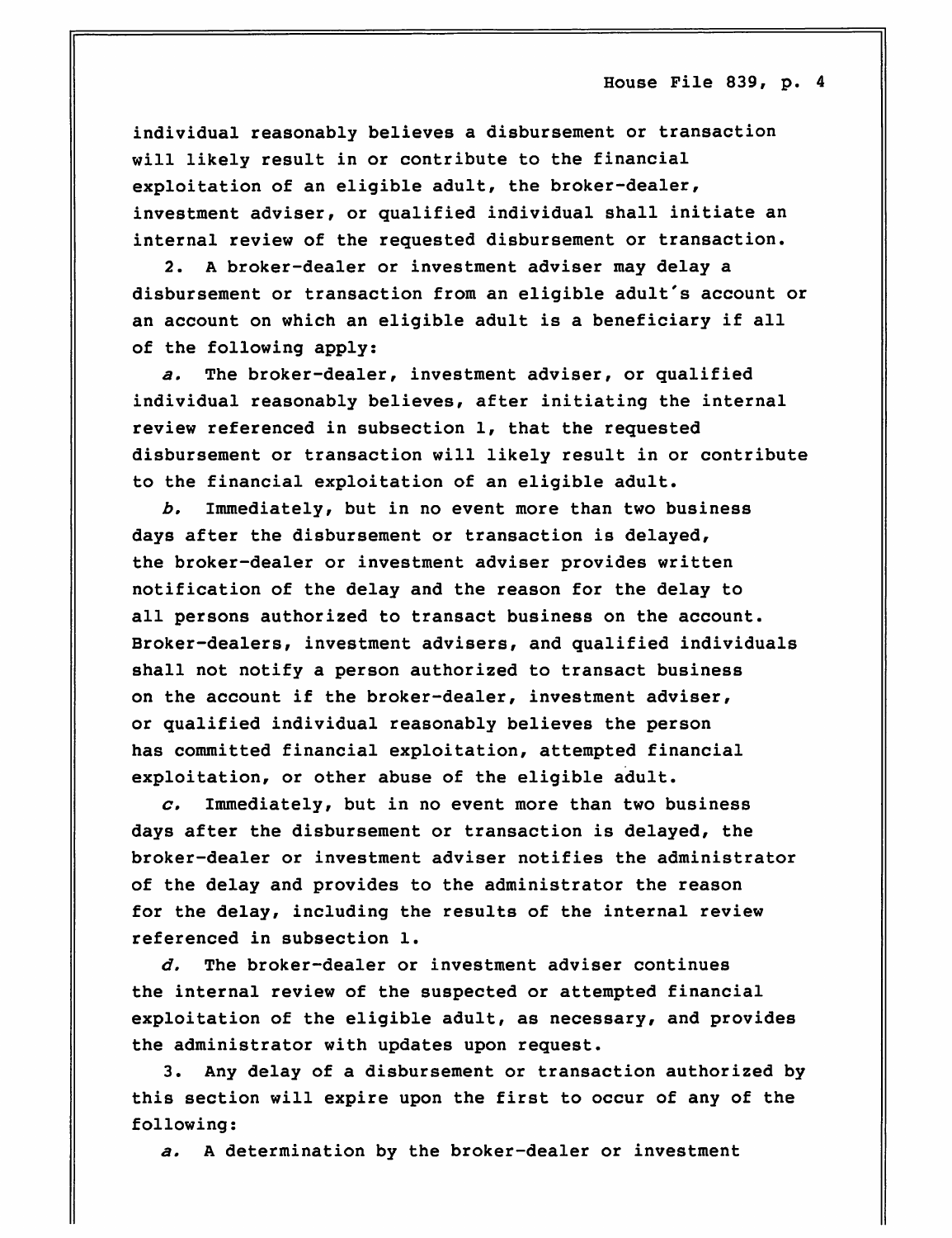adviser that the disbursement or transaction will not result in or contribute to financial exploitation of the eligible adult.

b. Fifteen business days after the date on which the broker-dealer or investment adviser first delayed disbursement of the funds or transaction, unless the administrator requests the broker-dealer or investment adviser to extend the delay, in which case the delay shall expire no more than twenty-five business days after the date on which the broker-dealer or investment adviser first delayed the disbursement of the funds or the transaction.

4. Notwithstanding subsection 3, upon the petition of the administrator, the broker-dealer or investment adviser who initiated the delay pursuant to this section, or another interested party, a court of competent jurisdiction may enter an order terminating, extending, or modifying the delay of the disbursement or transaction and may order other protective relief.

5. The administrator may adopt rules regarding the form and manner of the notifications under this section.

Sec. 9. NEW SECTION. 502.807 Disbursements of transactions — delay — immunity.

A broker-dealer or investment adviser who, acting reasonably and in good faith, complies with section 502.806 shall be immune from any administrative or civil liability that might otherwise arise from such delay in a disbursement or transaction.

Sec. 10. NEW SECTION. 502.808 Training requirements.

1. A broker-dealer or investment adviser shall provide to its qualified individuals training appropriate to the job responsibilities of a qualified individual. The training shall include all of the following;

a. Instruction on how to identify the suspected or attempted exploitation of an eligible adult, including common signs indicating the financial exploitation of an eligible adult, and how to provide notification regarding the suspected or attempted exploitation of an eligible adult.

b. Instruction regarding privacy and confidentiality requirements.

2. A broker-dealer or investment adviser shall provide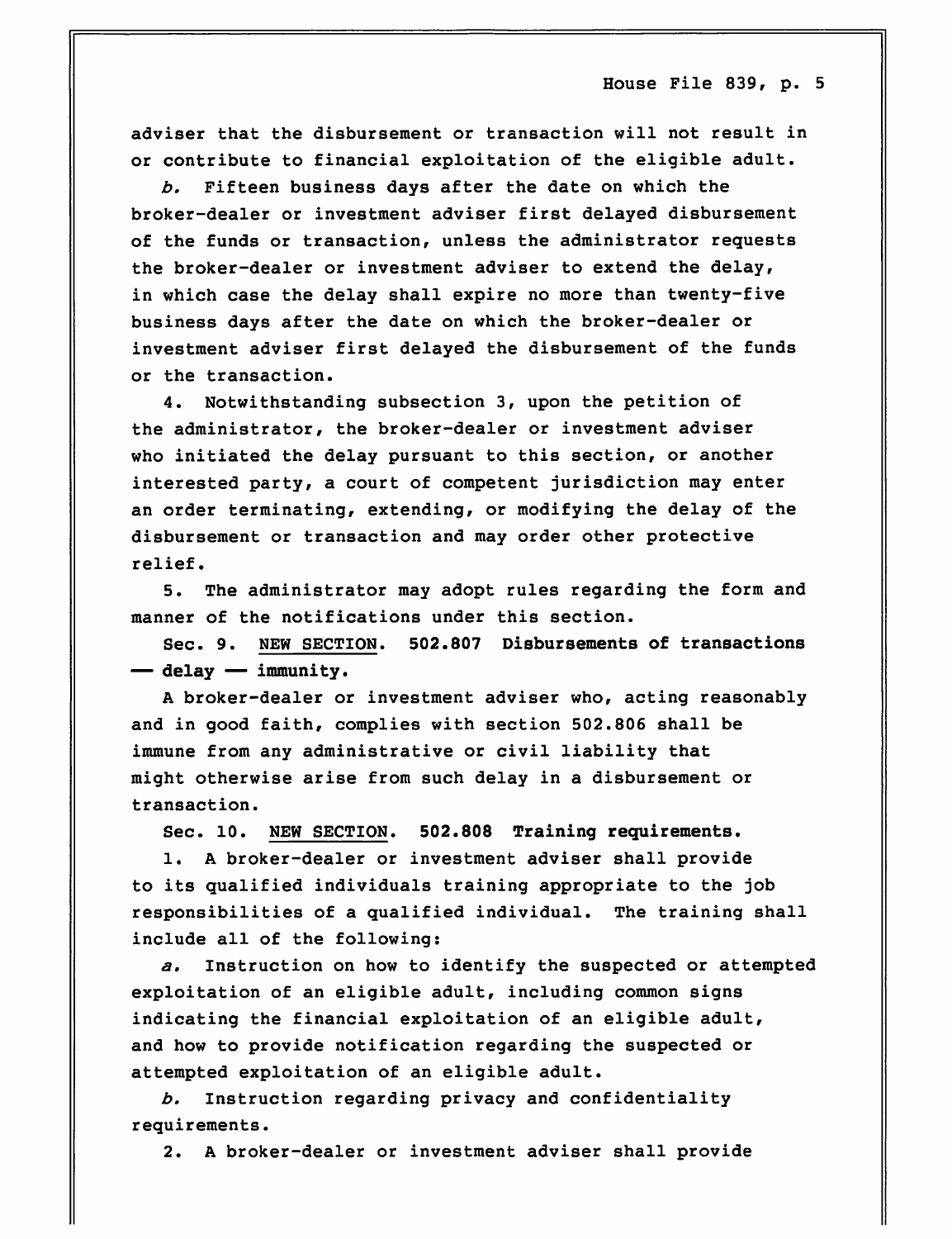the training required by this section as soon as reasonably practicable, but at least within one year after the date the qualified individual begins employment with or becomes affiliated or associated with a broker-dealer or investment adviser.

3. The administrator may adopt rules specifying the content and method of the training required by this section.

Sec. 11. NEW SECTION. 502.809 Records.

A broker-dealer or investment adviser shall provide access to or copies of records that are relevant to the suspected or attempted financial exploitation of an eligible adult to the administrator, either as part of a notification to the administrator pursuant to section 502.802, or upon the request of the administrator. The records may include historical records as well as records relating to the most recent transactions that may comprise financial exploitation of an eligible adult. The administrator may share the records with law enforcement if the administrator determines it is necessary or appropriate in the public interest and for the protection of the eligible adult. All records made available to the administrator or law enforcement pursuant to this section shall be considered confidential public records under chapter 22 and shall not be available for examination by the public pursuant to section 22.2. Nothing in this section shall limit or otherwise impede the authority of the administrator or law enforcement to access or examine the books and records of broker-dealers and investment advisers as otherwise provided by law.

Sec. 12. NEW SECTION. 502.810 Financial exploitation reporting.

Annually, on or before January 15 of each year, the insurance division shall submit a report to the governor and the general assembly concerning the notifications the insurance division received related to the potential financial exploitation of eligible adults, and the insurance division's investigation of the notifications, during the preceding calendar year. The report shall include the number of notifications the insurance division received, the amount of time employees of the insurance division spent investigating the notifications.